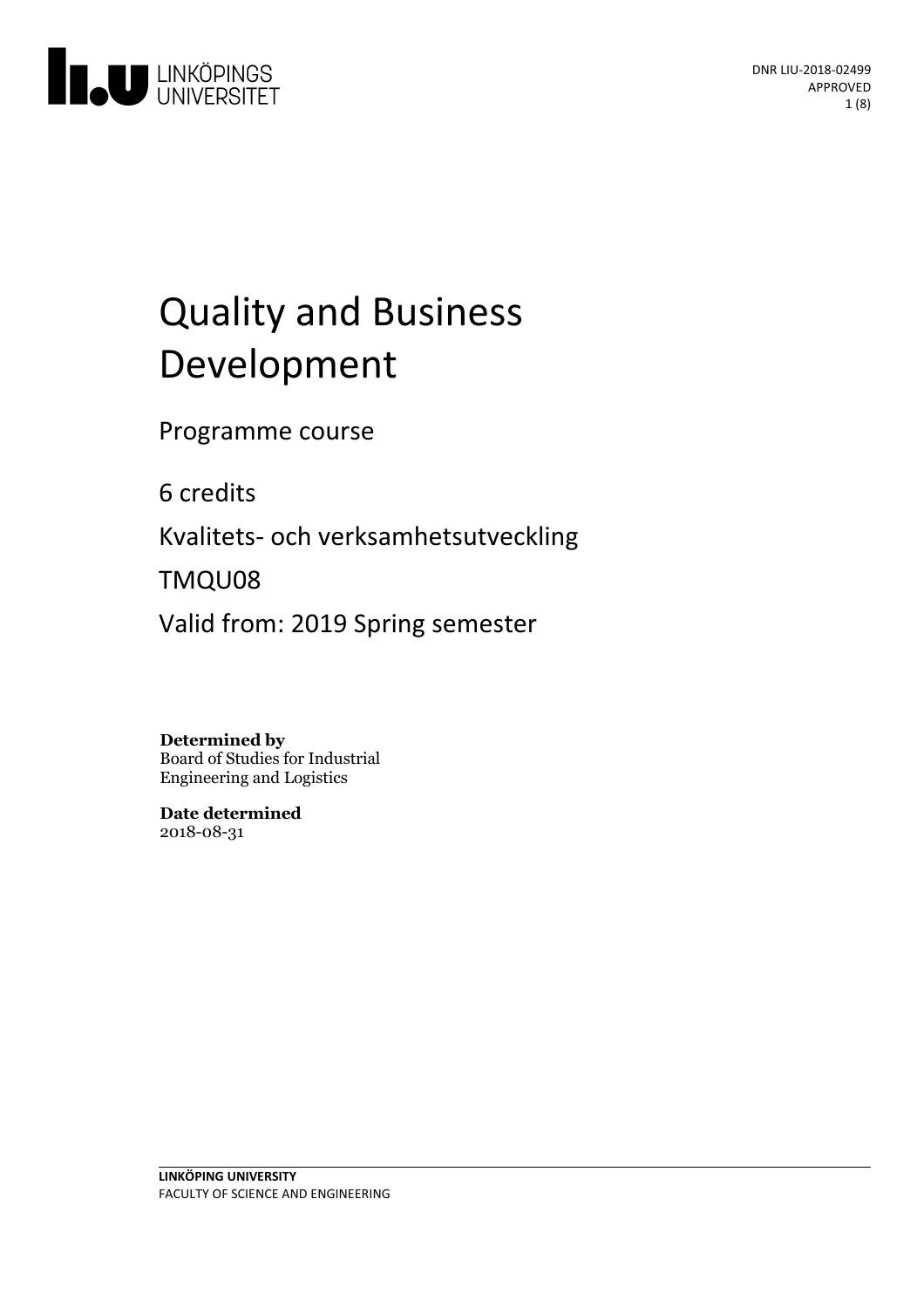# Main field of study

Industrial Engineering and Management

Course level

First cycle

### Advancement level

 $G<sub>2</sub>X$ 

## Course offered for

- Air Transportation and Logistics, Bachelor's Programme
- Civic Logistics, Bachelor's Programme
- Communications, Transport and Infrastructure, M Sc in Engineering
- Bachelor's Programme in Air Transportation and Logistics

### Entry requirements

Note: Admission requirements for non-programme students usually also include admission requirements for the programme and threshold requirements for progression within the programme, or corresponding.

### Prerequisites

Probability and Statistics

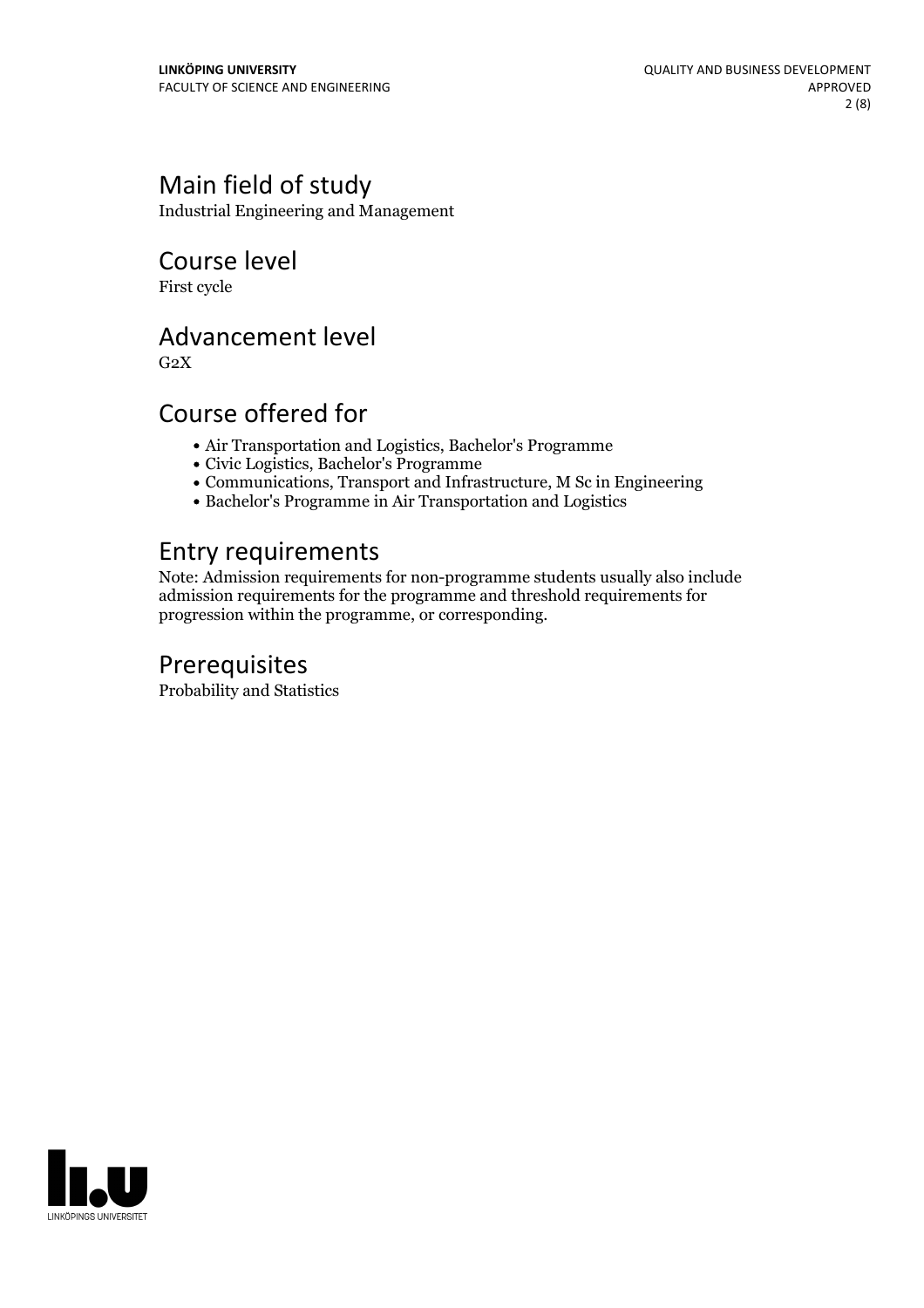# Intended learning outcomes

The course intends to meet industry's requirements for engineers with knowledge in the quality field. The course will provide a holistic view of the quality field with particular focus on principles, methodologies and techniques for quality management. After the completed course, the student shall be able to;

- collect, assess and analyse process information in order to systematically identify and solve quality related problems within industry and service.<br>• plan and conduct quality improvement projects concerning statistical
- quality control, design of experiments, product development and process development
- apply fundamental principles, methodologies and techniques for quality management and with a systems perspective identify situations where these can contribute to industrial development through improvement of products and processes
- critically assess and discuss forms for organising quality improvements and describe principles for how quality management can be implemented in industrial organisations
- evaluate and develop policies, goals and procedures for quality management and describe the structure of a quality management system

# Course content

Strategies within TQM, Customer focus, Design of experiments, Robust design, Statistical process control, Capability, Process management, <sup>7</sup> improvement and <sup>7</sup> management tools, Quality Management Systems with focus on ISO 9001:2000, Lean production.

# Teaching and working methods

In order to encourage active learning with our students, the course is organised around a number of project assignments connected to an industrial example. The teaching consists of lectures, where theoretical perspectives are presented; seminars for discussion of cases; tutorials where the students have the opportunity to apply central methods; and regular supervision to support the projects.

# Examination

| MUN1                                                                      | Oral examination | 2 credits | U, 3, 4, 5 |
|---------------------------------------------------------------------------|------------------|-----------|------------|
| UPG2                                                                      | Assignments      | 4 credits | U.G        |
| The results from the exam and the assignments will be weighed together to |                  |           |            |
| determine the final grade.                                                |                  |           |            |

### Grades

Four-grade scale, LiU, U, 3, 4, 5

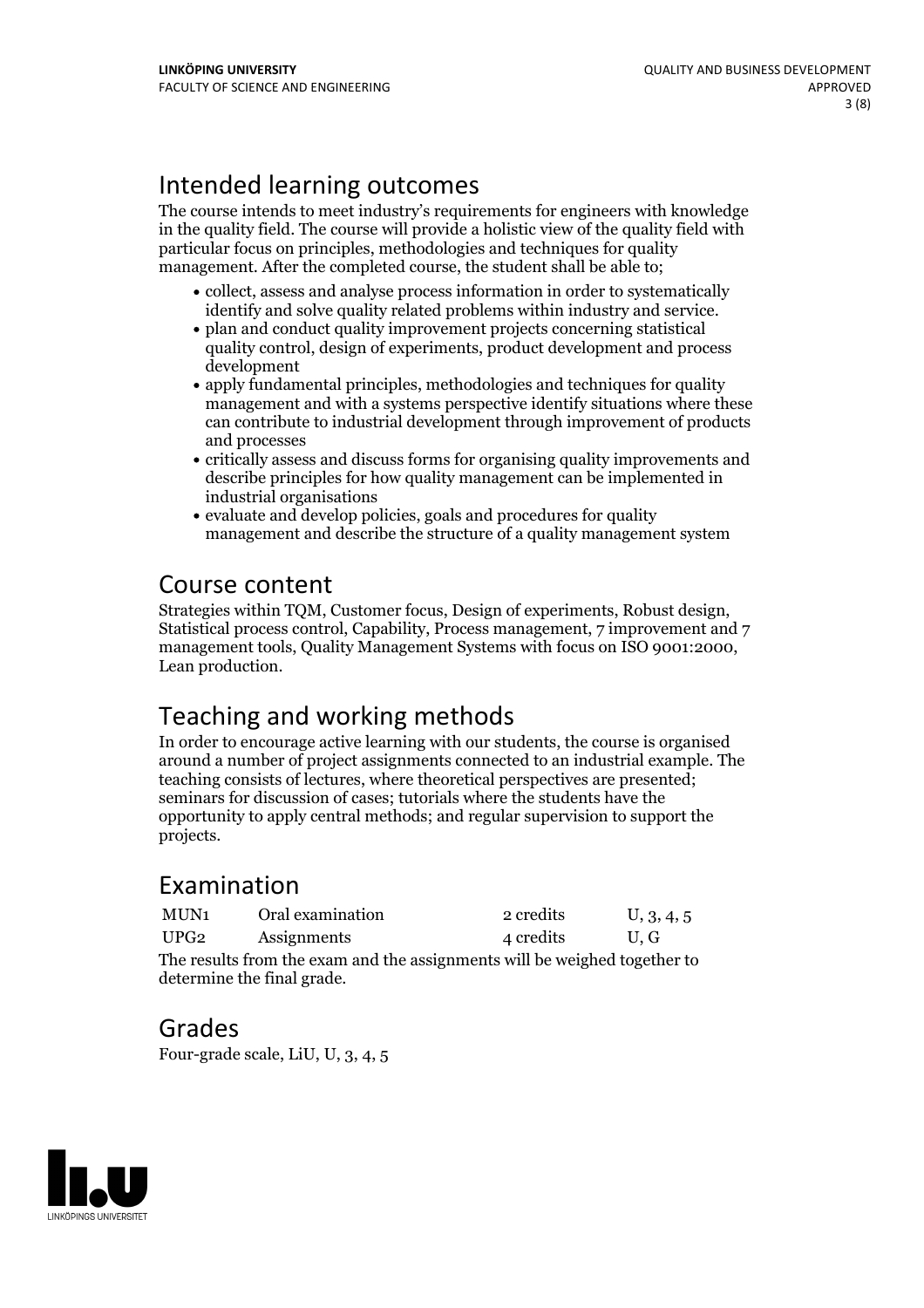# Other information

#### **Supplementarycourses**

Six Sigma Quality, Statistical Quality Control, Lean production, Customer Focused Product and Service Development

### Department

Institutionen för ekonomisk och industriell utveckling

## Director of Studies or equivalent

Mårten Fristedt

### Examiner

Peter Cronemyr

# Education components

Preliminary scheduled hours: 52 h Recommended self-study hours: 108 h

# Course literature

### **Books**

Ljungberg, Anders, Larsson, Everth, (2012) *Processbaserad verksamhetsutveckling : [varför - vad - hur?]* 2 Studentlitteratur ISBN: 9789144059761

### **Compendia**

Kurskompendium

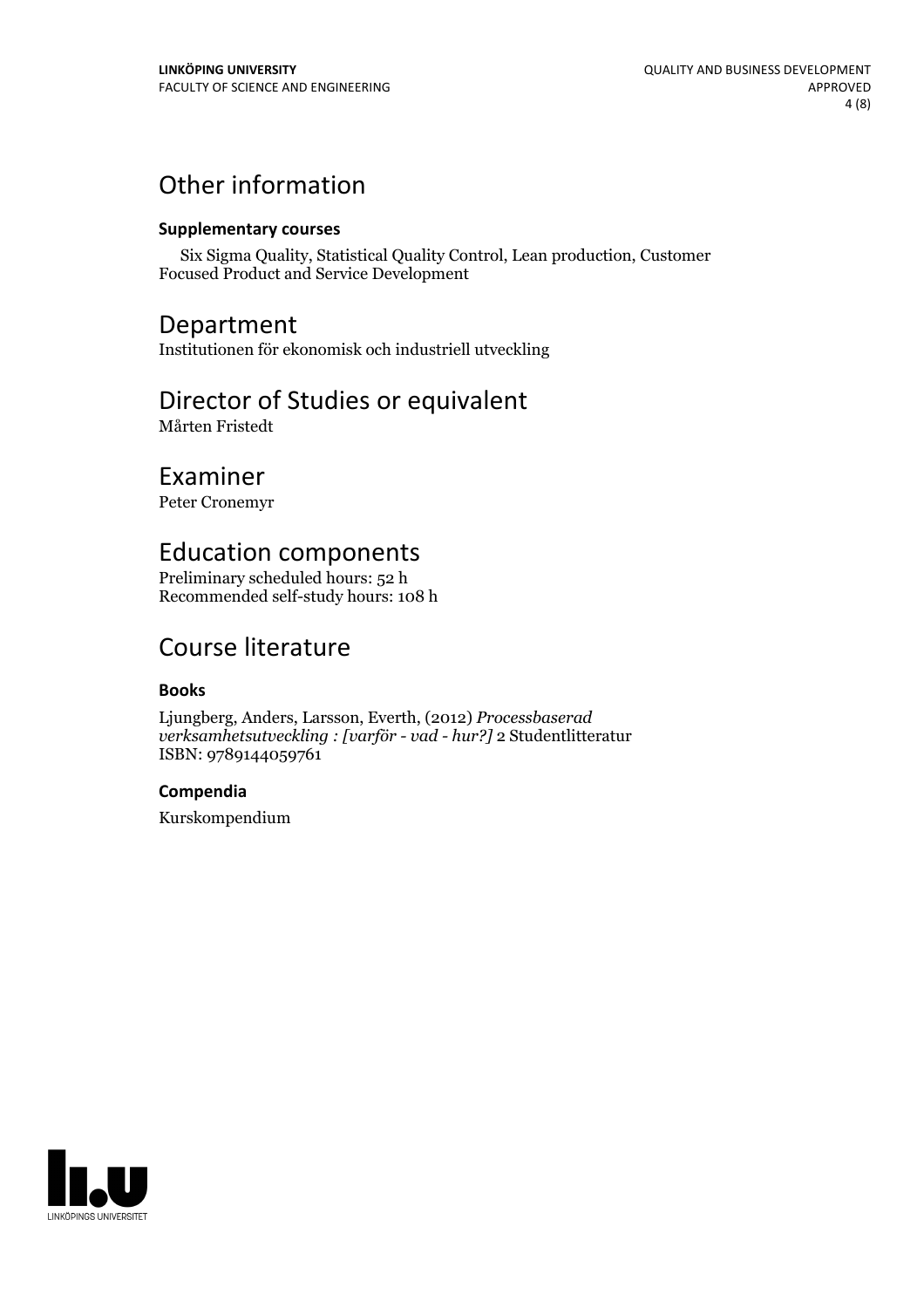# **Common rules**

### **Course syllabus**

A syllabus has been established for each course. The syllabus specifies the aim and contents of the course, and the prior knowledge that a student must have in order to be able to benefit from the course.

### **Timetabling**

Courses are timetabled after a decision has been made for this course concerning its assignment to a timetable module. A central timetable is not drawn up for courses with fewer than five participants. Most project courses do not have a central timetable.

### **Interrupting a course**

The vice-chancellor's decision concerning regulations for registration, deregistration and reporting results (Dnr LiU-2015-01241) states that interruptions in study are to be recorded in Ladok. Thus, all students who do not participate in a course for which they have registered must record the interruption, such that the registration on the course can be removed. Deregistration from <sup>a</sup> course is carried outusing <sup>a</sup> web-based form: www.lith.liu.se/for-studenter/kurskomplettering?l=sv.

### **Cancelled courses**

Courses with few participants (fewer than 10) may be cancelled or organised in a manner that differs from that stated in the course syllabus. The board of studies is to deliberate and decide whether a course is to be cancelled orchanged from the course syllabus.

### **Regulations relatingto examinations and examiners**

Details are given in a decision in the university's rule book: http://styrdokument.liu.se/Regelsamling/VisaBeslut/622678.

### **Forms of examination**

#### **Examination**

Written and oral examinations are held at least three times a year: once immediately after the end of the course, once in August, and once (usually) in one of the re-examination periods. Examinations held at other times are to follow a decision of the board of studies.

Principles for examination scheduling for courses that follow the study periods:

courses given in VT1 are examined for the first time in March, with re-

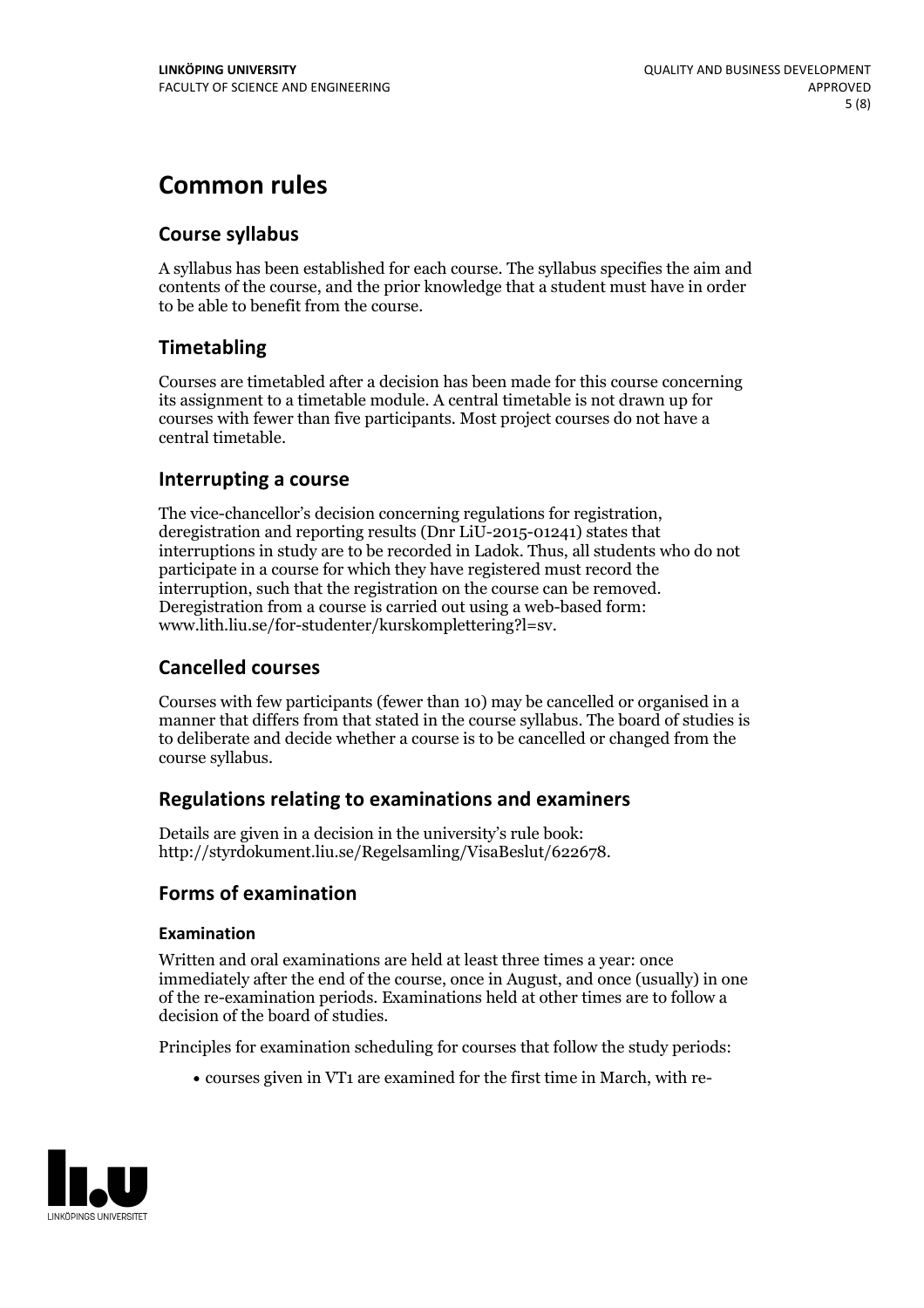examination in June and August

- courses given in VT2 are examined for the first time in May, with re-examination in August and October
- courses given in HT1 are examined for the first time in October, with re-examination in January and August
- courses given in HT2 are examined for the first time in January, with re-examination at Easter and in August.

The examination schedule is based on the structure of timetable modules, but there may be deviations from this, mainly in the case of courses that are studied and examined for several programmes and in lower grades (i.e. 1 and 2).

- Examinations for courses that the board of studies has decided are to be held in alternate years are held only three times during the year in which
- the course is given.<br>• Examinations for courses that are cancelled or rescheduled such that they are not given in one or several years are held three times during the year that immediately follows the course, with examination scheduling that corresponds to the scheduling that was in force before the course was cancelled or rescheduled.<br>• If teaching is no longer given for a course, three examination occurrences
- are held during the immediately subsequent year, while examinations are at the same time held for any replacement course that is given, or alternatively in association with other re-examination opportunities. Furthermore, an examination is held on one further occasion during the next subsequent year, unless the board of studies determines otherwise.<br>• If a course is given during several periods of the year (for programmes, or
- on different occasions for different programmes) the board orboards of studies determine together the scheduling and frequency of re-examination occasions.

#### **Registration for examination**

In order to take an examination, a student must register in advance at the Student Portal during the registration period, which opens 30 days before the date of the examination and closes 10 days before it. Candidates are informed of the location of the examination by email, four days in advance. Students who have not registered for an examination run the risk of being refused admittance to the examination, if space is not available.

Symbols used in the examination registration system:

- \*\* denotes that the examination is being given for the penultimate time.
- \* denotes that the examination is being given for the last time.

#### **Code of conduct for students during examinations**

Details are given in a decision in the university's rule book: http://styrdokument.liu.se/Regelsamling/VisaBeslut/622682.

#### **Retakes for higher grade**

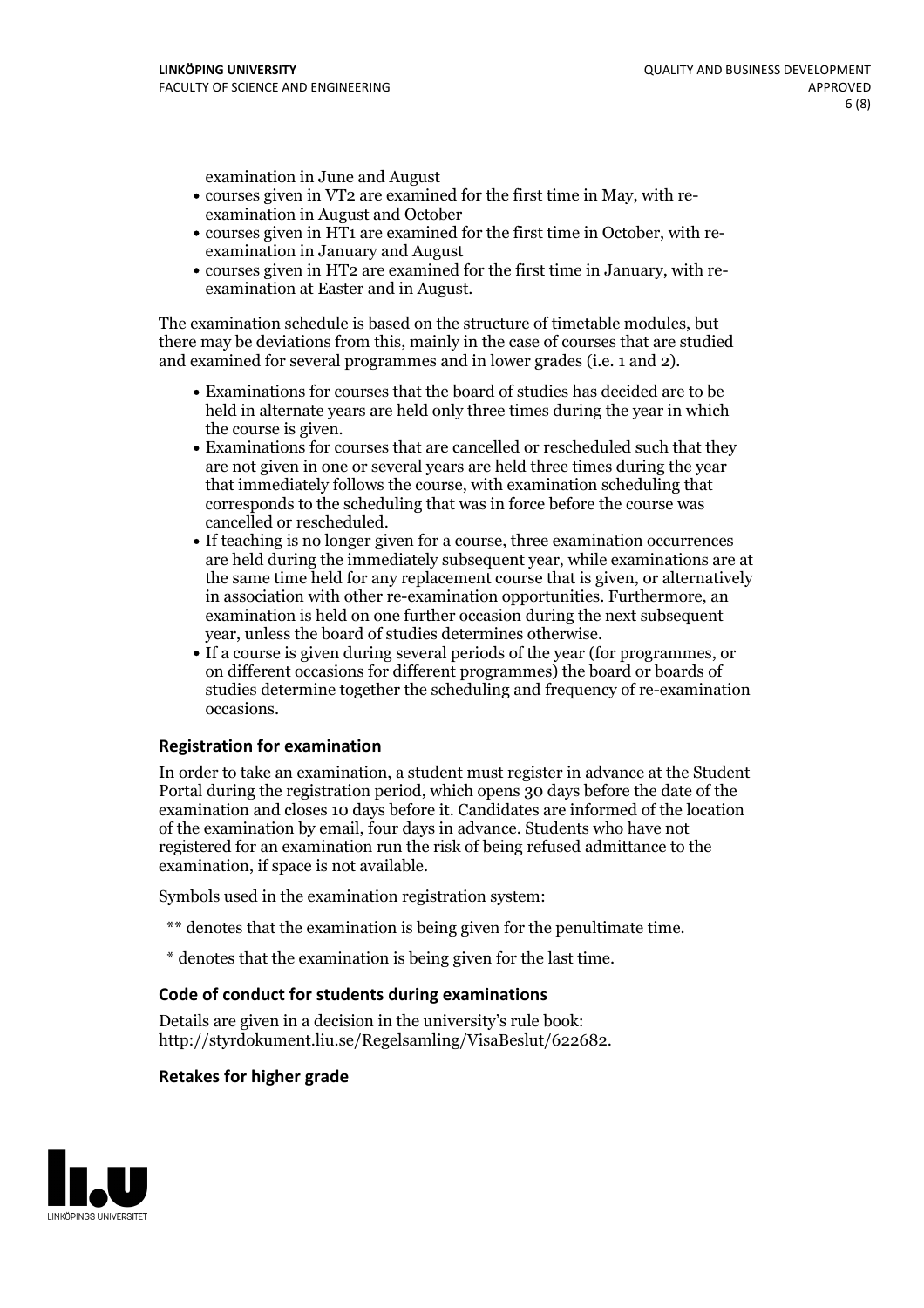Students at the Institute of Technology at LiU have the right to retake written examinations and computer-based examinations in an attempt to achieve a higher grade. This is valid for all examination components with code "TEN" and "DAT". The same right may not be exercised for other examination components, unless otherwise specified in the course syllabus.

#### **Retakes of other forms of examination**

Regulations concerning retakes of other forms of examination than written examinations and computer-based examinations are given in the LiU regulations for examinations and examiners, http://styrdokument.liu.se/Regelsamling/VisaBeslut/622678.

#### **Plagiarism**

For examinations that involve the writing of reports, in cases in which it can be assumed that the student has had access to other sources (such as during project work, writing essays, etc.), the material submitted must be prepared in accordance with principles for acceptable practice when referring to sources (references or quotations for which the source is specified) when the text, images, ideas, data, etc. of other people are used. It is also to be made clear whether the author has reused his or her own text, images, ideas, data, etc. from previous examinations.

A failure to specify such sources may be regarded as attempted deception during examination.

#### **Attempts to cheat**

In the event of <sup>a</sup> suspected attempt by <sup>a</sup> student to cheat during an examination, or when study performance is to be assessed as specified in Chapter <sup>10</sup> of the Higher Education Ordinance, the examiner is to report this to the disciplinary board of the university. Possible consequences for the student are suspension from study and a formal warning. More information is available at https://www.student.liu.se/studenttjanster/lagar-regler-rattigheter?l=sv.

#### **Grades**

The grades that are preferably to be used are Fail (U), Pass (3), Pass not without distinction  $(4)$  and Pass with distinction  $(5)$ . Courses under the auspices of the faculty board of the Faculty of Science and Engineering (Institute of Technology) are to be given special attention in this regard.

- 1. Grades U, 3, 4, 5 are to be awarded for courses that have written
- examinations. 2. Grades Fail (U) and Pass (G) may be awarded for courses with <sup>a</sup> large degree of practical components such as laboratory work, project work and group work.

#### **Examination components**

- 
- 1. Grades U, 3, 4, <sup>5</sup> are to be awarded for written examinations (TEN). 2. Grades Fail (U) and Pass (G) are to be used for undergraduate projects and other independent work.